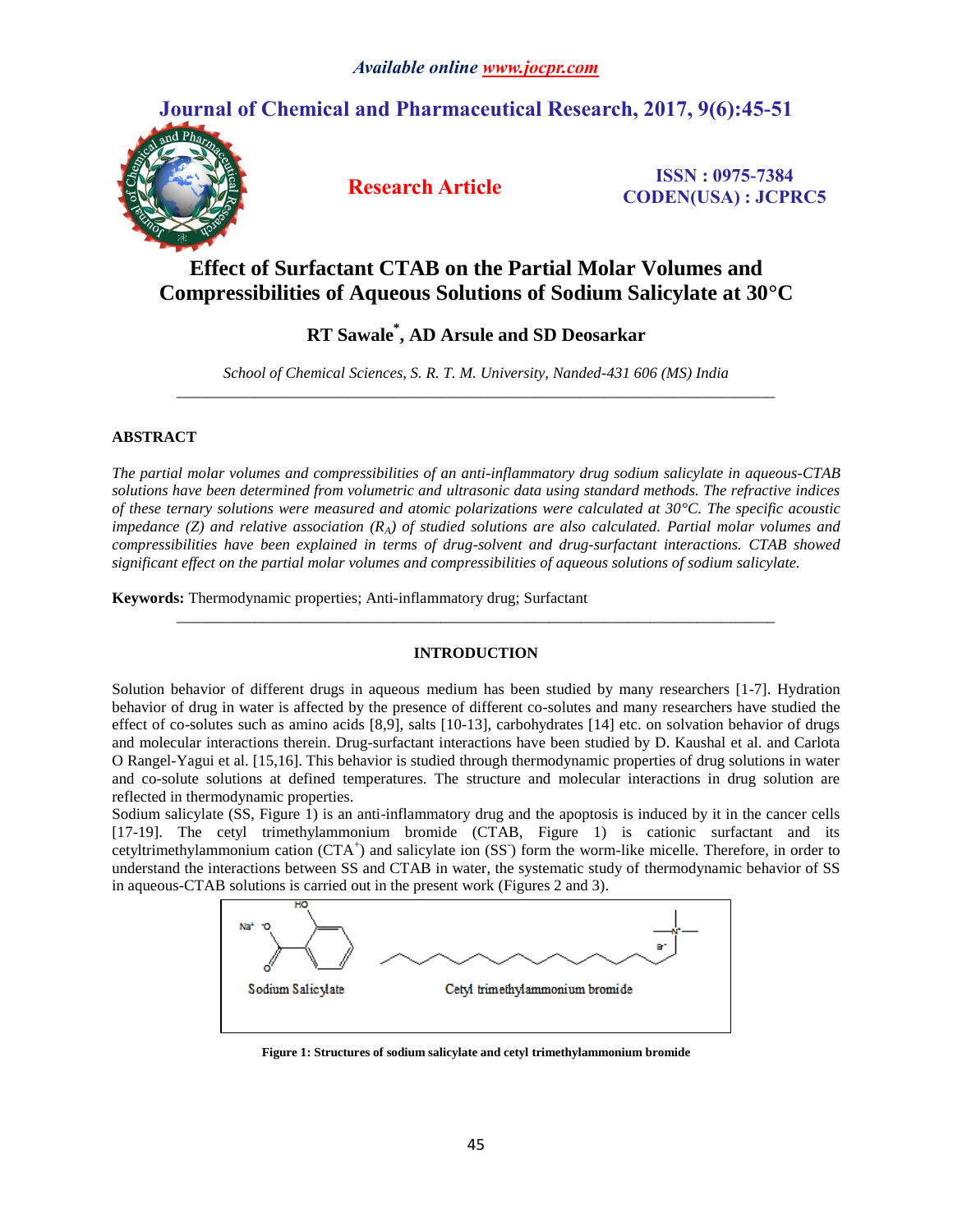### **EXPERIMENTAL SECTION**

 $\mathcal{L}_\mathcal{L} = \mathcal{L}_\mathcal{L}$ 

Sodium salicylate (SS) and Cetyl trimethylammonium bromide (CTAB), (S.D. Fine Chemicals Ltd.) have been used. Deionized distilled water (HPLC grade, pH=6.91) obtained from Millipore prefiltration kit (Direct- $Q^{TM}$  system series) was used in present work. Density measurements were performed using single capillary pycnometer (Borosil). Pycnometer was calibrated with benzene and distilled water at 30°C and its volume was corrected for 30°C. Pycnometer was filled with experimental liquids and kept in the constant temperature water bath to attain the thermal equilibrium for 15 min. Three sets of density measurements were performed to get the accurate results. Weighing was done on single pan electronic balance  $(\pm 0.001 \text{ g})$ . Speed of sound (*u*) was measured using thermostatically controlled ultrasonic interferometer (Model-F05, Mittal,  $2 \pm 0.0001$  MHz). Refractive index measurements were performed on thermostatically controlled Cyber LAB-Cyber Abbe refractometer (Amkette Analytics, ±0.0002). Refractometer was calibrated using standard specimen (*n*=1.5167). Experimental temperature was maintained by water circulation system surrounding the prism box using water bath. Averages of three readings of density and refractive index are reported.

#### **RESULTS AND DISCUSSION**

Densities, apparent molar volumes, refractive indices and atomic polarizations of SS in aqueous and aqueous-CTAB solutions at 30°C are reported in Table 1 and ultrasonic velocities, isentropic compressibilities, specific acoustic impedance, apparent molar isentropic compressibilities and relative associations of SS in aqueous and aqueous-CTAB solutions at 30°C are reported in Table 2.

Density of solutions increases with increase in the drug concentration due to molecular interactions in solution. Apparent molar volumes ( $V_{2,0}$ ) of SS solutions were calculated from the density data using standard relation [20-22]. They are positive and increases with drug concentration in each system.

Ultrasonic velocity and related acoustical properties of solutions are useful to understand the thermodynamic and solution behavior [23,24]. These properties are further useful to collect the information about molecular interactions in solution [25-29]. Pharmacological properties [30] of drugs are highly dependent on the solution behavior. Ultrasonic velocity (Figure 4) and refractive index increases with drug concentration in each system which is due to increase in the compactness of the solution as result of strong molecular interactions among components of solution. Variation in the refractive index and atomic polarization of drug solutions is in agreement with the volumetric and compressibility data and observations made from it.

The apparent molar isentropic compressibility  $(K_{s2,0})$  of SS solutions were calculated from the density and ultrasonic velocity data using standard relation [21,22]. They are negative and increases with drug concentration (becomes less negative) in each system.

Further, from the plots of concentration dependence of  $V_{2,\emptyset}$ , the limiting partial molar volumes ( $V^{\circ}_{2,\emptyset}$ ) were determined by extrapolating each lines, Figure 5 [21,22]. And from the plots of concentration dependence of  $K_{s2,\phi}$ , the limiting partial molar isentropic compressibilities ( $K^{\circ}$ <sub>2, $\emptyset$ </sub>) were determined by extrapolating each lines, Figure 6 [21,22]. The  $V^{\circ}_{2,\emptyset}$  and  $K^{\circ}_{s2,\emptyset}$  values are reported in Table 3. The positive values of  $V^{\circ}_{2,\emptyset}$  and negative values of  $K^{\circ}_{s2,\emptyset}$ are attributed to the strong drug-solvent interactions [31]. The electrolyte solutes show negative  $K^{\circ}_{s2,\theta}$  values due to electrostriction [32]. Variation in  $V^{\circ}_{2,\emptyset}$  and  $K^{\circ}_{s2,\emptyset}$  values also suggests that these interactions strengthens till 0.0010 mol  $\cdot$  dm<sup>-3</sup> CTAB.



**Figure 2: Hydrogen bonding interactions between salicylate ion and water molecules**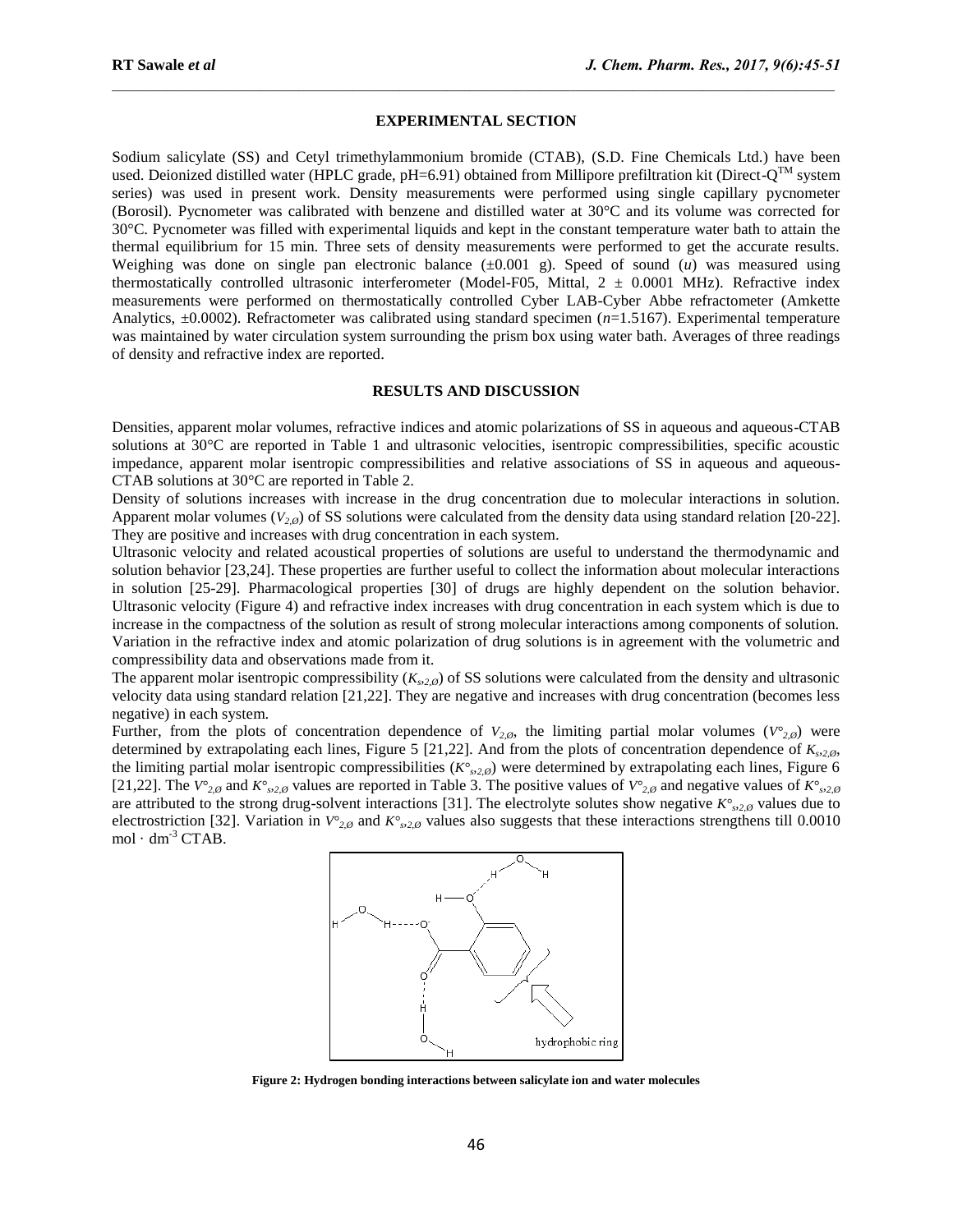| $\boldsymbol{c}$                               | $\boldsymbol{\rho}$ | $V_{2,\emptyset}$ | n      | $P_a$  |  |  |  |  |  |
|------------------------------------------------|---------------------|-------------------|--------|--------|--|--|--|--|--|
| $0.0000$ mol $\cdot$ dm <sup>-3</sup> CTAB     |                     |                   |        |        |  |  |  |  |  |
| $\mathbf{0}$                                   | 995.7               |                   | 1.331  | 1.8601 |  |  |  |  |  |
| 0.02                                           | 997                 | 95.1              | 1.3321 | 1.8632 |  |  |  |  |  |
| 0.04                                           | 998.27              | 95.74             | 1.3325 | 1.8643 |  |  |  |  |  |
| 0.06                                           | 999.57              | 96.42             | 1.3332 | 1.8663 |  |  |  |  |  |
| 0.08                                           | 1000.79             | 96.91             | 1.334  | 1.8685 |  |  |  |  |  |
| 0.1                                            | 1002                | 97.26             | 1.3347 | 1.8705 |  |  |  |  |  |
| $0.0005 \text{ mol} \cdot \text{dm}^{-3}$ CTAB |                     |                   |        |        |  |  |  |  |  |
| $\Omega$                                       | 995.24              |                   | 1.331  | 1.8601 |  |  |  |  |  |
| 0.02                                           | 996.61              | 91.58             | 1.3318 | 1.8624 |  |  |  |  |  |
| 0.04                                           | 998                 | 92.65             | 1.3325 | 1.8643 |  |  |  |  |  |
| 0.06                                           | 999.35              | 92.46             | 1.3335 | 1.8671 |  |  |  |  |  |
| 0.08                                           | 1000.64             | 93.87             | 1.3342 | 1.8691 |  |  |  |  |  |
| 0.1                                            | 1001.89             | 95.05             | 1.335  | 1.8713 |  |  |  |  |  |
| $0.0010$ mol $\cdot$ dm <sup>-3</sup> CTAB     |                     |                   |        |        |  |  |  |  |  |
| $\Omega$                                       | 994.61              |                   | 1.3315 | 1.8615 |  |  |  |  |  |
| 0.02                                           | 996.19              | 80.98             | 1.332  | 1.8629 |  |  |  |  |  |
| 0.04                                           | 997.8               | 82.05             | 1.3327 | 1.8649 |  |  |  |  |  |
| 0.06                                           | 999.3               | 82.86             | 1.3338 | 1.868  |  |  |  |  |  |
| 0.08                                           | 1000.71             | 85.25             | 1.3345 | 1.8699 |  |  |  |  |  |
| 0.1                                            | 1002.17             | 86.12             | 1.3352 | 1.8719 |  |  |  |  |  |
| $0.0020$ mol $\cdot$ dm <sup>-3</sup> CTAB     |                     |                   |        |        |  |  |  |  |  |
| $\mathbf{0}$                                   | 995.4               | $\sim$            | 1.3318 | 1.8624 |  |  |  |  |  |
| 0.02                                           | 996.87              | 86.53             | 1.3322 | 1.8635 |  |  |  |  |  |
| 0.04                                           | 998.39              | 86.98             | 1.333  | 1.8657 |  |  |  |  |  |
| 0.06                                           | 999.77              | 88.15             | 1.3342 | 1.8691 |  |  |  |  |  |
| 0.08                                           | 1001.07             | 90.54             | 1.3347 | 1.8705 |  |  |  |  |  |
| 0.1                                            | 1002.42             | 91.41             | 1.3355 | 1.8727 |  |  |  |  |  |

**Table 1: Molar concentrations, densities, apparent molar volumes, refractive indices and atomic polarizations of SS in aqueous and aqueous-CTAB solutions at 30°C**

 $\mathcal{L}_\mathcal{L} = \mathcal{L}_\mathcal{L}$ 

Φοοτ νοτε:  $\rho$ =κγ•μ $^{-3}$ ,  $V_{2,\phi}$  = 10<sup>-6</sup> μ $^3$ •μολ $^{-1}$ .

The graphical values of  $V^{\circ}_{2,\emptyset}$  and  $K^{\circ}_{s2,\emptyset}$  shows the trend as:  $V^{\circ}_{2,\emptyset}$  in Water >  $V^{\circ}_{2,\emptyset}$  in 0.0005 mol · dm<sup>-3</sup> CTAB >  $V^{\circ}_{2,\emptyset}$ in  $0.0020 \text{ mol} \cdot \text{dm}^3 \text{ CTAB} > V^{\circ}_{2,\emptyset}$  in  $0.0010 \text{ mol} \cdot \text{dm}^3 \text{ CTAB}$ .

That is the  $V^{\circ}_{2,\emptyset}$  and  $K^{\circ}_{2,\emptyset}$  values decreases till 0.0010 mol  $\cdot$  dm<sup>-3</sup> CTAB and then increases in 0.0020 mol  $\cdot$  dm<sup>-3</sup> CTAB but still are smaller than  $V^{\circ}_{2,\emptyset}$  and  $K^{\circ}_{2,\emptyset}$  values in water. This is a very interesting behavior of SS in aqueous-CTAB solutions where the thermodynamic properties  $V^{\circ}_{2,\emptyset}$  and  $K^{\circ}_{3,2,\emptyset}$  shows variations in their values as CTAB concentration changes. The  $V^{\circ}_{2,\emptyset}$  and  $K^{\circ}_{s2,\emptyset}$  values of SS in water are in good agreement with the values obtained by TS Banipal et al. [32].

This behavior of SS in aqueous-CTAB solutions could be explained on the basis of molecular interactions between SS and CTAB micelle. Around 0.0010 mol · dm<sup>-3</sup> CTAB in water the CTAB forms micelle (cmc) and the salicylate ion fits into the CTAB micelle (Figure 3) and hence relatively contraction in the  $V^{\circ}_{2,\emptyset}$  value and reduction in the compressibility of solutions. The volumetric and compressibility data indicates that the better fitting and strong interactions among salicylate-cetyltrimethylammonium are observed in 0.0010 mol · dm<sup>-3</sup> aqueous-CTAB solutions.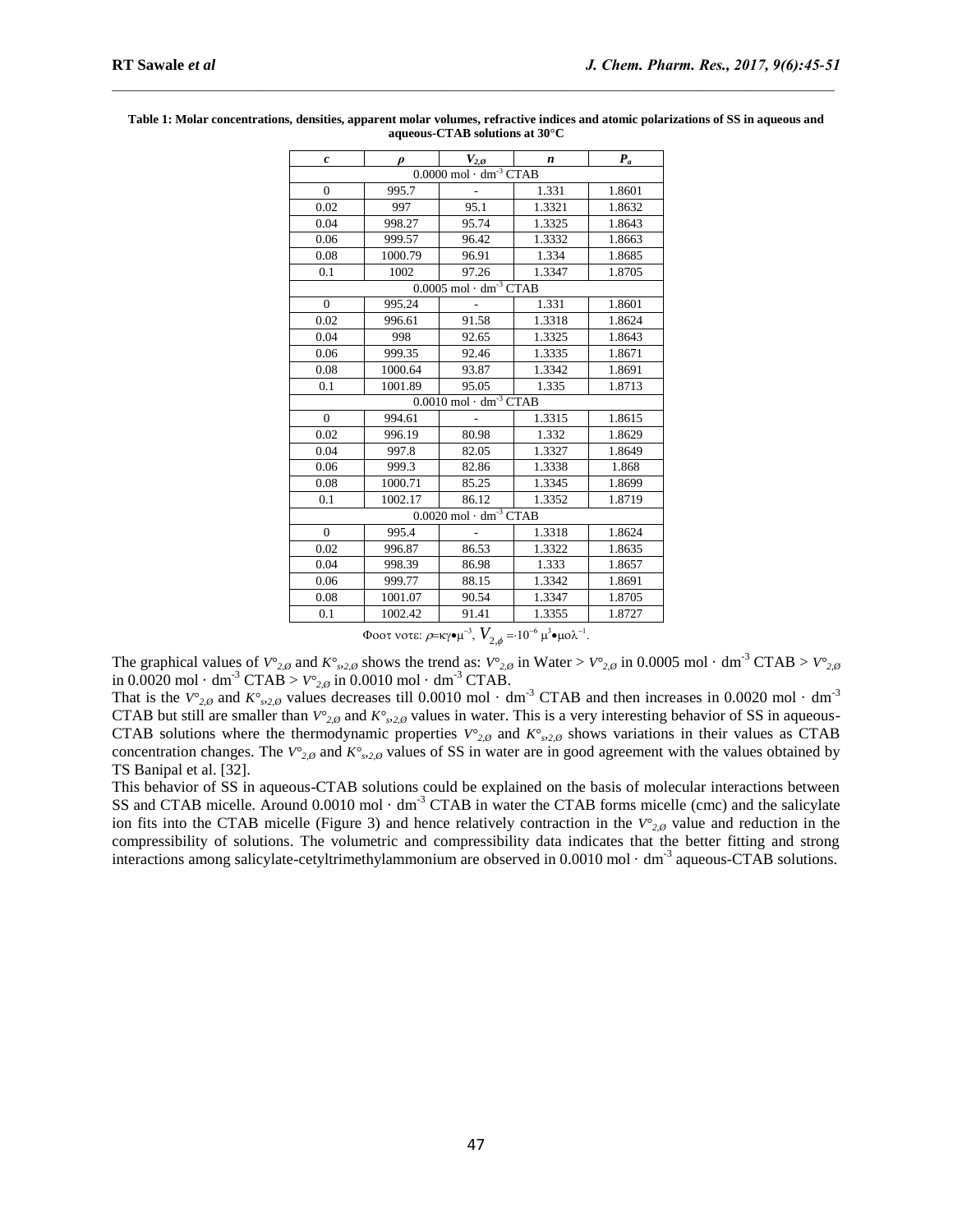

 $\mathcal{L}_\mathcal{L} = \mathcal{L}_\mathcal{L}$ 

**Figure 3: Proposed interactions between salicylate and cetyltrimethylammonium ions**

**Table 2: Molar concentrations, ultrasonic velocities, isentropic compressibilities, specific acoustic impedance, apparent molar isentropic compressibilities and relative associations of SS in aqueous and aqueous-CTAB solutions at 30°C**

| $\boldsymbol{c}$                           | $\boldsymbol{u}$ | $K_{s}$ | Z     | $K_{s,2,\varnothing}$    | $R_{A}$      |  |  |  |  |
|--------------------------------------------|------------------|---------|-------|--------------------------|--------------|--|--|--|--|
| $0.0000$ mol $\cdot$ dm <sup>-3</sup> CTAB |                  |         |       |                          |              |  |  |  |  |
| $\mathbf{0}$                               | 1510.21          | 4.403   | 1.504 | $\overline{\phantom{a}}$ | $\mathbf{1}$ |  |  |  |  |
| 0.02                                       | 1512.21          | 4.386   | 1.508 | $-4.549$                 | 1.0009       |  |  |  |  |
| 0.04                                       | 1514.16          | 4.369   | 1.512 | $-4.41$                  | 1.0017       |  |  |  |  |
| 0.06                                       | 1516.15          | 4.352   | 1.515 | $-4.258$                 | 1.0026       |  |  |  |  |
| 0.08                                       | 1517.96          | 4.336   | 1.519 | $-4.107$                 | 1.0034       |  |  |  |  |
| 0.1                                        | 1519.67          | 4.321   | 1.523 | $-3.95$                  | 1.0042       |  |  |  |  |
| $0.0005$ mol $\cdot$ dm <sup>-3</sup> CTAB |                  |         |       |                          |              |  |  |  |  |
| $\mathbf{0}$                               | 1502.22          | 4.453   | 1.495 | $\overline{\phantom{a}}$ | $\mathbf{1}$ |  |  |  |  |
| 0.02                                       | 1504.29          | 4.434   | 1.499 | $-5.158$                 | 1.0009       |  |  |  |  |
| 0.04                                       | 1506.37          | 4.416   | 1.503 | $-4.914$                 | 1.0019       |  |  |  |  |
| 0.06                                       | 1508.39          | 4.398   | 1.507 | $-4.913$                 | 1.0028       |  |  |  |  |
| 0.08                                       | 1510.56          | 4.38    | 1.512 | $-4.808$                 | 1.0036       |  |  |  |  |
| 0.1                                        | 1512.71          | 4.362   | 1.516 | $-4.7$                   | 1.0043       |  |  |  |  |
| $0.0010$ mol $\cdot$ dm <sup>-3</sup> CTAB |                  |         |       |                          |              |  |  |  |  |
| $\Omega$                                   | 1512.65          | 4.394   | 1.504 | $\frac{1}{2}$            | $\mathbf{1}$ |  |  |  |  |
| 0.02                                       | 1514.93          | 4.374   | 1.509 | $-6.595$                 | 1.0011       |  |  |  |  |
| 0.04                                       | 1517.34          | 4.353   | 1.514 | $-6.503$                 | 1.0022       |  |  |  |  |
| 0.06                                       | 1519.51          | 4.334   | 1.518 | $-6.302$                 | 1.0032       |  |  |  |  |
| 0.08                                       | 1522.14          | 4.313   | 1.523 | $-6.264$                 | 1.004        |  |  |  |  |
| 0.1                                        | 1524.71          | 4.292   | 1.528 | $-6.247$                 | 1.0049       |  |  |  |  |
| $0.0020$ mol $\cdot$ dm <sup>-3</sup> CTAB |                  |         |       |                          |              |  |  |  |  |
| $\Omega$                                   | 1516.48          | 4.368   | 1.51  | $\overline{a}$           | $\mathbf{1}$ |  |  |  |  |
| 0.02                                       | 1518.69          | 4.349   | 1.514 | $-5.844$                 | 1.001        |  |  |  |  |
| 0.04                                       | 1520.94          | 4.33    | 1.518 | $-5.689$                 | 1.002        |  |  |  |  |
| 0.06                                       | 1523.14          | 4.311   | 1.523 | $-5.595$                 | 1.0029       |  |  |  |  |
| 0.08                                       | 1525.55          | 4.292   | 1.527 | $-5.454$                 | 1.0037       |  |  |  |  |
| 0.1                                        | 1527.98          | 4.273   | 1.532 | $-5.423$                 | 1.0045       |  |  |  |  |

Foot note: *u*, m⋅s<sup>-1</sup>,  $\kappa_s$  = ×10<sup>-10</sup> m<sup>-2</sup>⋅N<sup>-1</sup>, Z=× 10<sup>6</sup> kg⋅m<sup>-2</sup>⋅s<sup>-1</sup>,  $\kappa_{s,2,\phi}$  ×10<sup>-14</sup> m<sup>3</sup>⋅mol<sup>-1</sup>⋅Pa<sup>-1</sup>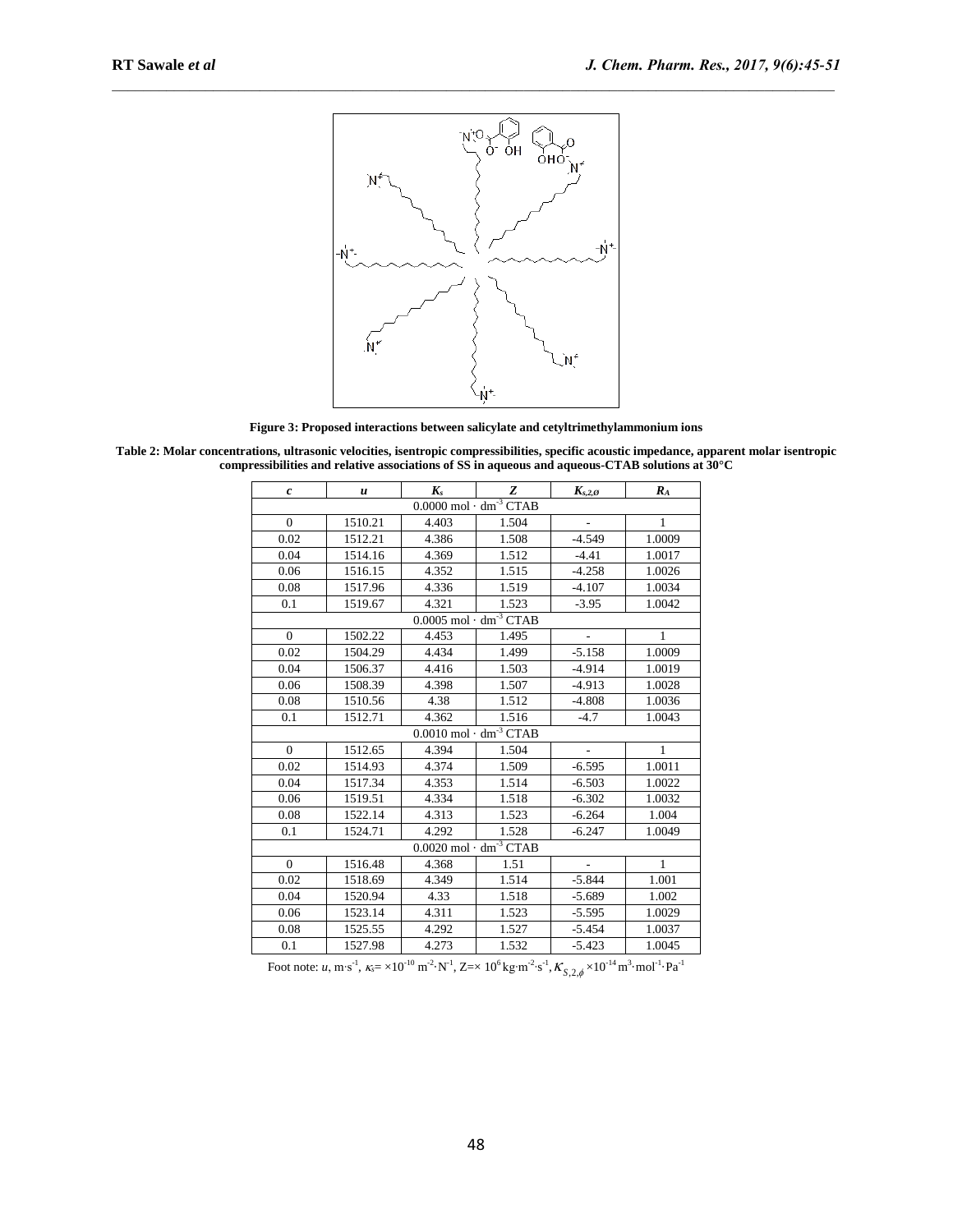

 $\mathcal{L}_\mathcal{L} = \mathcal{L}_\mathcal{L}$ 

**Figure 4: Variation in the ultrasonic velocity with drug concentration in aqueous and aqueous-CTAB solutions at 30°C**



**Figure 5: Variation in the apparent molar volumes with drug concentration in aqueous and aqueous-CTAB solutions at 30°C** 



**Figure 6: Variation in the apparent molar isentropic compressibility with drug concentration in aqueous and aqueous-CTAB solutions at 30°C**

**Table 3: Partial molar volumes and compressibilities of SS in aqueous and aqueous-CTAB solutions at 30°C**

| <b>System</b>                                  | $\mathrm{V^{\circ}}_{2:\mathcal{O}}$ | $S_{v}$ | $K^{\circ}{}_{s2.0}$ | $S_{k}$ |
|------------------------------------------------|--------------------------------------|---------|----------------------|---------|
| $0.0000 \text{ mol} \cdot \text{dm}^{-3}$ CTAB | 93.3                                 | 12.49   | $-5.056$             | 3.363   |
| $0.0005$ mol $\cdot$ dm <sup>-3</sup> CTAB     | 88.84                                | 17.85   | $-5.455$             | 2.324   |
| $0.0010$ mol $\cdot$ dm <sup>-3</sup> CTAB     | 76.34                                | 29.68   | $-6.893$             | 2.133   |
| $0.0020$ mol $\cdot$ dm <sup>-3</sup> CTAB     | 81.76                                | 29.07   | $-6.183$             | 2.434   |

 $\frac{F}{\sqrt{2}}$  Foot note:  $V_2^{\circ}$ , $\varrho = \times 10^{-6} \text{ m}^3 \cdot \text{mol}^{-1}$ ,  $\text{N}_{\text{av}} = \frac{10^{-4} \text{ m}^3 \cdot \text{mol}^{-1} \cdot \text{Pa}^{-1}}{2 \cdot \text{m}^3 \cdot \text{mol}^{-1} \cdot \text{Pa}^{-1}}$ ,  $\frac{10^{-4} \text{ m}^3 \cdot \text{mol}^{-3/2} \cdot \text{Pa}^{-1} \cdot \text{R}_{\text{av}}^{-1}}{2 \cdot \text{Pa}^{-1} \cdot \text{R}_{\$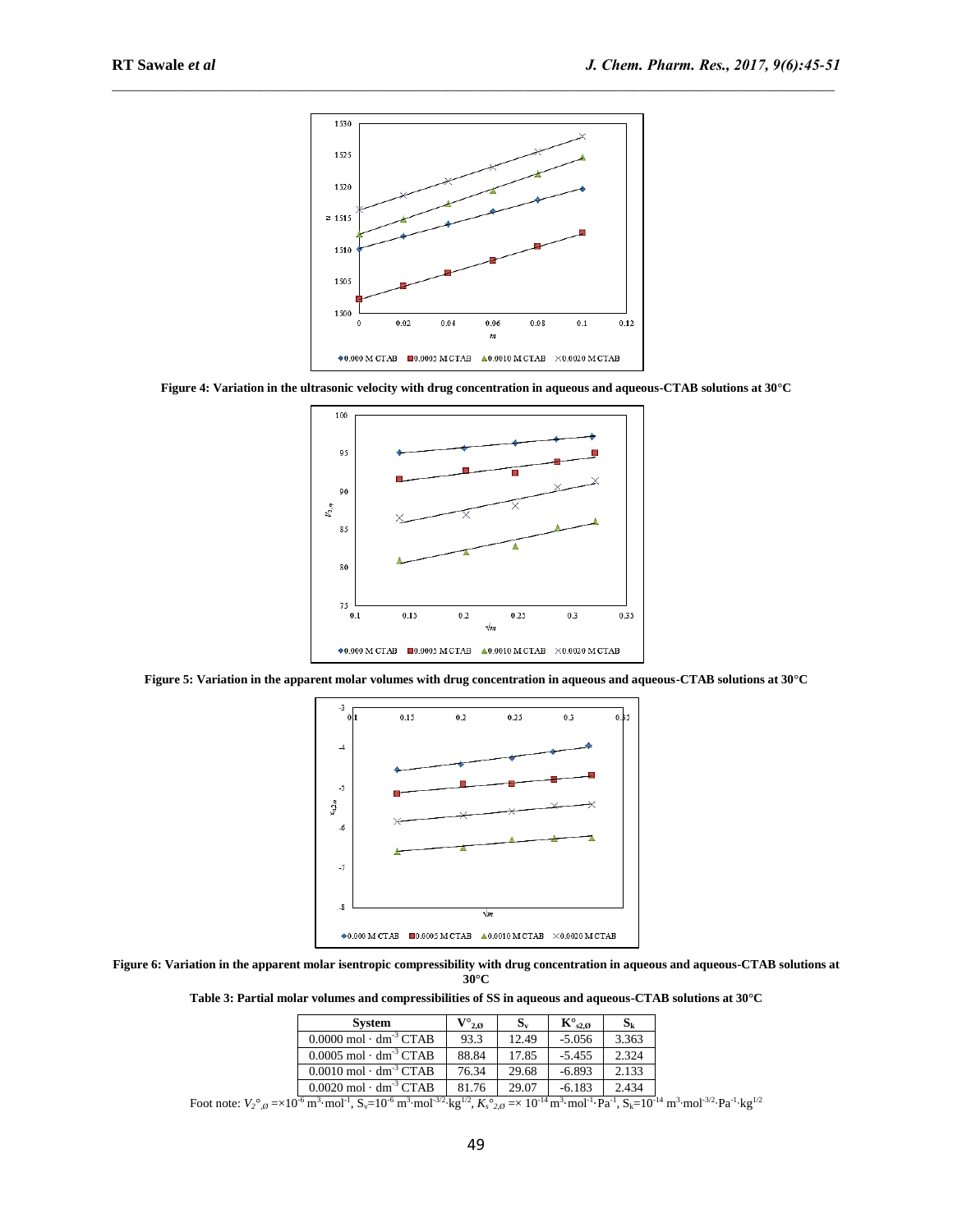The  $S_v$  and  $S_k$  values (experimental slopes) obtained from the plots of concentration dependence of  $V_{2,\emptyset}$  and  $K_{s2,\emptyset}$  are found to be positive which suggests that there exist ion-ion interactions along with the ion-solvent interactions. Other ultrasonic properties such as specific acoustic impedance  $(Z)$  and relative association  $(R_A)$  are also calculated. Both *Z* and R<sub>A</sub> increase with increase in the SS concentration in each system which is due to increase in the salicylate-cetyltrimethylammonium interactions.

 $\mathcal{L}_\mathcal{L} = \mathcal{L}_\mathcal{L}$ 

### **CONCLUSION**

From the partial molar volumes and compressibilities of aqueous solutions of sodium salicylate in aqueous and aqueous-CTAB solutions at 30°C, it is concluded that there exists strong solute-solvent interactions which are affected by the presence of surfactant CTAB in solution. Around the cmc value  $(0.0010 \text{ mol} \cdot \text{dm}^{-3}$  CTAB) of CTAB, the solute-solvent interactions modifies which is due to relatively strong salicylate-cetyltrimethylammonium interactions. The results of volumetric and ultrasonic properties and contraction in the volume and reduction in the compression in 0.0010 mol  $\cdot$  dm<sup>-3</sup> CTAB solution indicates interactions of drug anion with cationic part of CTAB in its micelle.

### **ACKNOWLEDGEMENT**

Authors are thankful to the Director, School of Chemical Sciences, S.R.T.M. University Nanded for providing necessary facilities.

#### **REFERENCES**

- [1] VR Shaikh; DG Hundiwale; KJ Patil. *J Chem Thermodyn.* **2017**, 107, 51-57.
- [2] VR Shaikh; SS Terdale; DG Hundiwale; KJ Patil. *J Solut Chem.* **2015**, 44, 1875-1890.
- [3] VR Shaikh; SS Terdale; DG Hundiwale; KJ Patil. *J Chem Thermodyn.* **2014**, 68, 161-168.
- [4] N Devunuri; S Kancherla; BK Chennuri; RL Gardas. *J Mol Liq.* **2016**, 216, 347-353.
- [5] P Taboada; D Attwood; JM Ruso; M Garcıa; V Mosquera. *Langmuir.* **2001**, 17*,* 173-177.
- [6] S Chauhan; VK Syal; MS Chauhan; P Sharma. *J Mol Liq*. **2007**, 136, 161-164.
- [7] SS Dhondge; SP Zodape; DV Parwate. *J Chem Thermodyn*. **2012**, 48, 207-212.
- [8] S Ryshetti; RL Gardas; SJ Tangeda. *J Chem Thermodyn*. **2015**, 82, 125-133.
- [9] H Kumar; I Behal. *J Chem Eng Data.* **2016**, 61, 3740-3751.
- [10] DM Bhattacharya; SS Dhondge; SP Zodape. *J Chem Thermodyn.* **2016**, 101 207-220.
- [11] MR Khatun; MM Islam; FR Rima; MN Islam. *J Chem Eng Data.* **2016**, 61, 102-113.
- [12] S Ryshetti; N Raghuram; EJ Rani; SJ Tangeda. *Int J Thermophys.* **2016**, 37-43.
- [13] TS Banipal; A Beri; N Kaur; PK Banipal. *J Chem Eng Data.* **2017**, 62, 20-34.
- [14] AK Nain; M Lather; RK Sharma. *J Mol Liq*. **2011**,159, 180-188.
- [15] D Kaushal; DS Rana; S Chauhan; MS Chauhan. *Ind J Chem Technol*. **2015**, 22, 311-321.
- [16] CO Rangel-Yagui; HW Ling Hsu; A Pessoa; LC Tavares. *Braz J Pharm Sci.* **2005**, 41, 237-246.
- [17] L Klampfer; J Cammenga; HG Wisniewski; SD Nimer. *Blood.* **1999**, 93, 2386-2394.
- [18] C Rae; S Langa; SJ Tucker; DJ MacEwan. *Proc Natl Acad Sci USA*. **2007**, 104, 12790-12795.
- [19] LA Stark; K Reid; OJ Sansom; FV Din, S Guichard; I Mayer; DI Jodrell; AR Clarke; MG Dunlop. *Carcinogenesis.* **2007**, 28, 968-976.
- [20] A Ali; Shahjahan; NH Ansari. *Russ Chem Bull*. **2010**, 59, 1999-2004.
- [21] S Baluja; RM Talaviya. *J Chem Eng Data*. **2016**, 61, 1431-1440.
- [22] JD Pandey; K Mishra; A Shukla; RD Rai. *Can J Chem*. **1987**, 65, 303-306.
- [23] JR Sekar; PR Naidu. *J Chem Eng Data.* **1996**, 41, 170-172.
- [24] S Govindarajan; V Kannappan; MD Naresh; K Venkataboopathy; B Lokanadam. *J Mol Liq.* **2003**, 107, 289-316.
- [25] Atef AT Ramadan; MF Eid; HS Seleim; HM Mahommad. *Thermochim Acta.* **1995**, 258, 219-230.